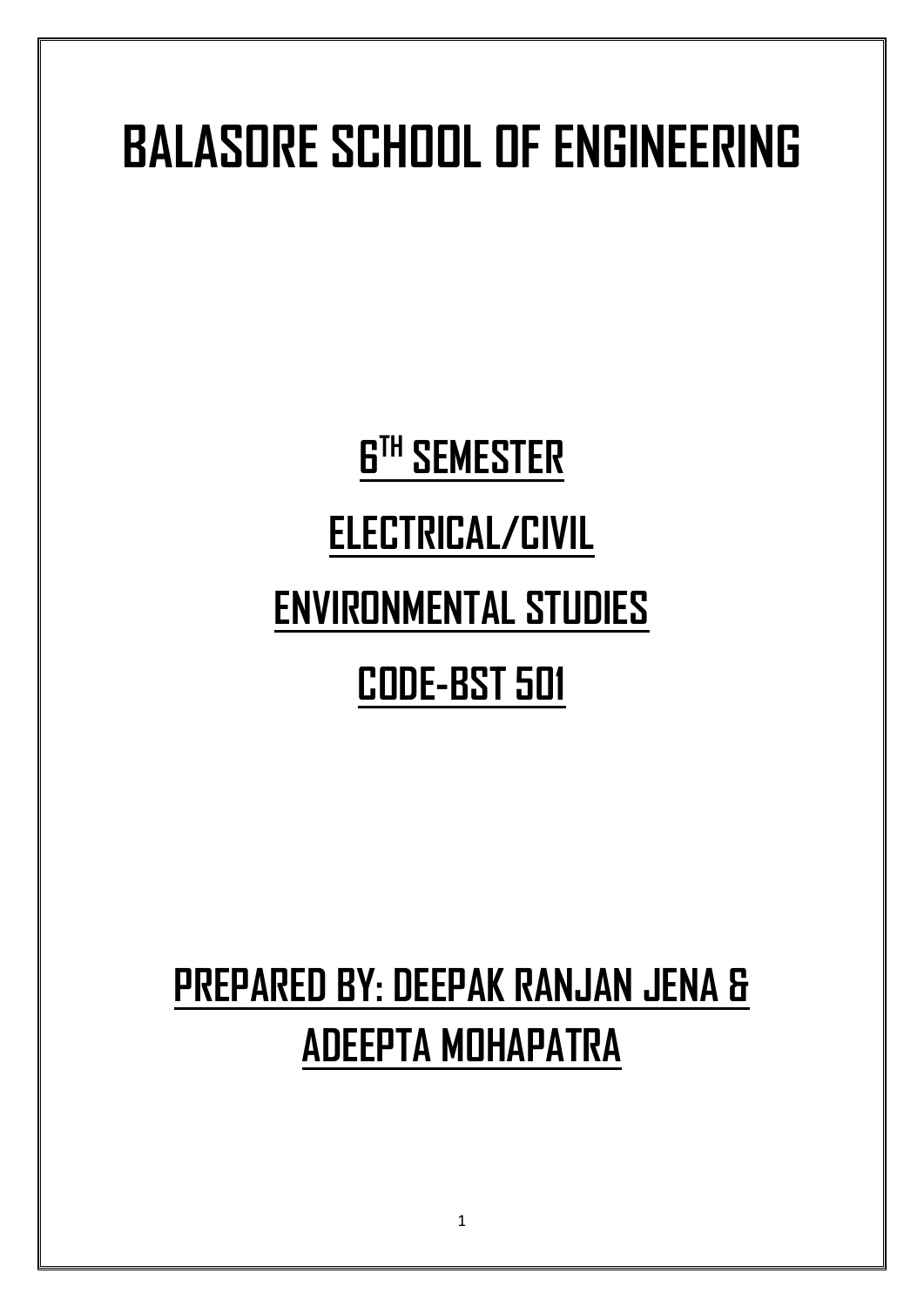# **CHAPTER-I**

# **1.What is green technology. [2015,2016] [2 marks]**

Ans : Green technology refers to the technological advancement devised to invent new industrial processes for manufacturing goods and chemicals using the least amounts of resources and energy and as to produce minimum waste products.

# **2.Define environment.write importance of environmental study and need for public awareness. [2012,2014,2017] [7 marks]**

Ans:The word environment is derived from the French word 'environ' meaning surroundings. Hence, everything surrounding us is called "ENVIRONMENT".

#### Importance of environmental study:

It is required to enlighten us about the importance of protection and conservation of the environment.

- (I) Environmental issues of international
	- (a) Global warming.
	- (b) Ozone depletion.
	- (c) Biodiversity .
	- (d) Marine pollution.
- (II) Problem arised due to development.
	- (a) Development leads to urbanisation,industrial growth,transportation,housing,agriculture.
	-
- (III) Explosively increase in pollution.
- (IV) Need of alternative solution.
	- (a) Over goal is to achieve healthy environment with sustainable development.
	- (b) Creation of developed society, reducing wastage.
- (V) Need to save humanity from extinction.
- (VI) Need for wise planning of development.

#### Need of public awareness:

It is essential to make public aware of consequence of environmental degradation which would result in extinction of life.

- (I) Growing population.
- (II) Poverty.
- (III) Agricultural growth.( excessive agriculture leads to reduction of fertility of soil)
- (IV) Development and extinction of forest.(due to deforestation)
- (V) Need of ground water.(excessive industries and factories have polluted surface water and ground water which hamper safe drinking)
- (VI) Degradation of land by erosion.(due to agriculture)
- (VII) Evil consequence of urbanisation.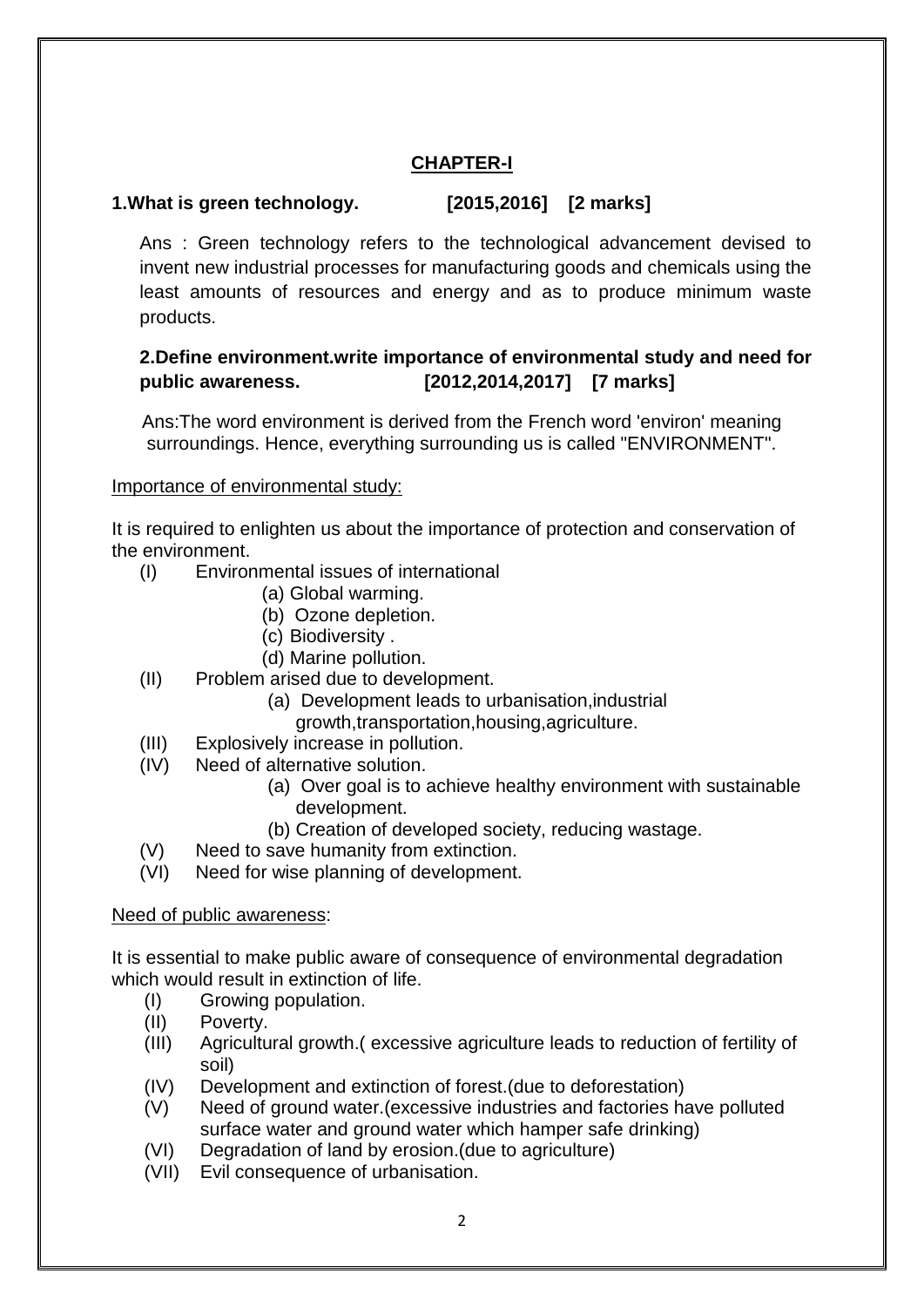(VIII) Air and water pollution.

#### **CHAPTER-II**

#### **1. What are sources of energy. [2014,2016] [2 marks]**

Ans: The sources of energy are solar, wind, water, geotherma**l**,biomass,fossil fuel etc. **(**coal, oil , natural gas etc)

#### **2.what is therole of an individual in conservation of natural resources. [ 7marks]**

Ans: Already we know that natural resources are exhausting rapidly, we must conserve for future generation. so its duty of individual to conserve natural resources.

#### MEASURES CONSERVATION OF NATURAL RESOURCES:

#### **1. Conservation of energy:**

- $\triangleright$  switch off lights, fans and other appliances when not in use.
- $\triangleright$  Use solar heater for cooking your food on sunny days, which will cut down your LPG

expenses.

 $\triangleright$  grow trees near the houses and get a cool breeze and shade .this will cut off your

electricity chargeson A/C and coolers.

 $\triangleright$  Use always pressure cooker.

#### **2.Conservation of water**:

- $\triangleright$  use minimum amount of water for all domestic purposes.
- $\triangleright$  check for water leaks in pipes and toilets and repair them promptly.
- $\triangleright$  reuse the soapy water, after washing clothes, for washing off the courtyards, drive ways, etc..,
- $\triangleright$  built rainwater harvesting system in your house.

#### **3.conservation of soil:**

 $\triangleright$  grow different types of plants, trees and grass in your garden and open areas, which bind

the soil and prevent erosion.

- $\triangleright$  don't use more fertilizer and pesticides.
- $\triangleright$  use nature manure to the crops..

#### **4.conservation of food resources:**

- $\triangleright$  don't waste the food instead give it to someone before getting spoiled.
- $\triangleright$  cook only required amount of the food.
- $\triangleright$  store the food resources for the future use.

#### **5.conservation of forest:**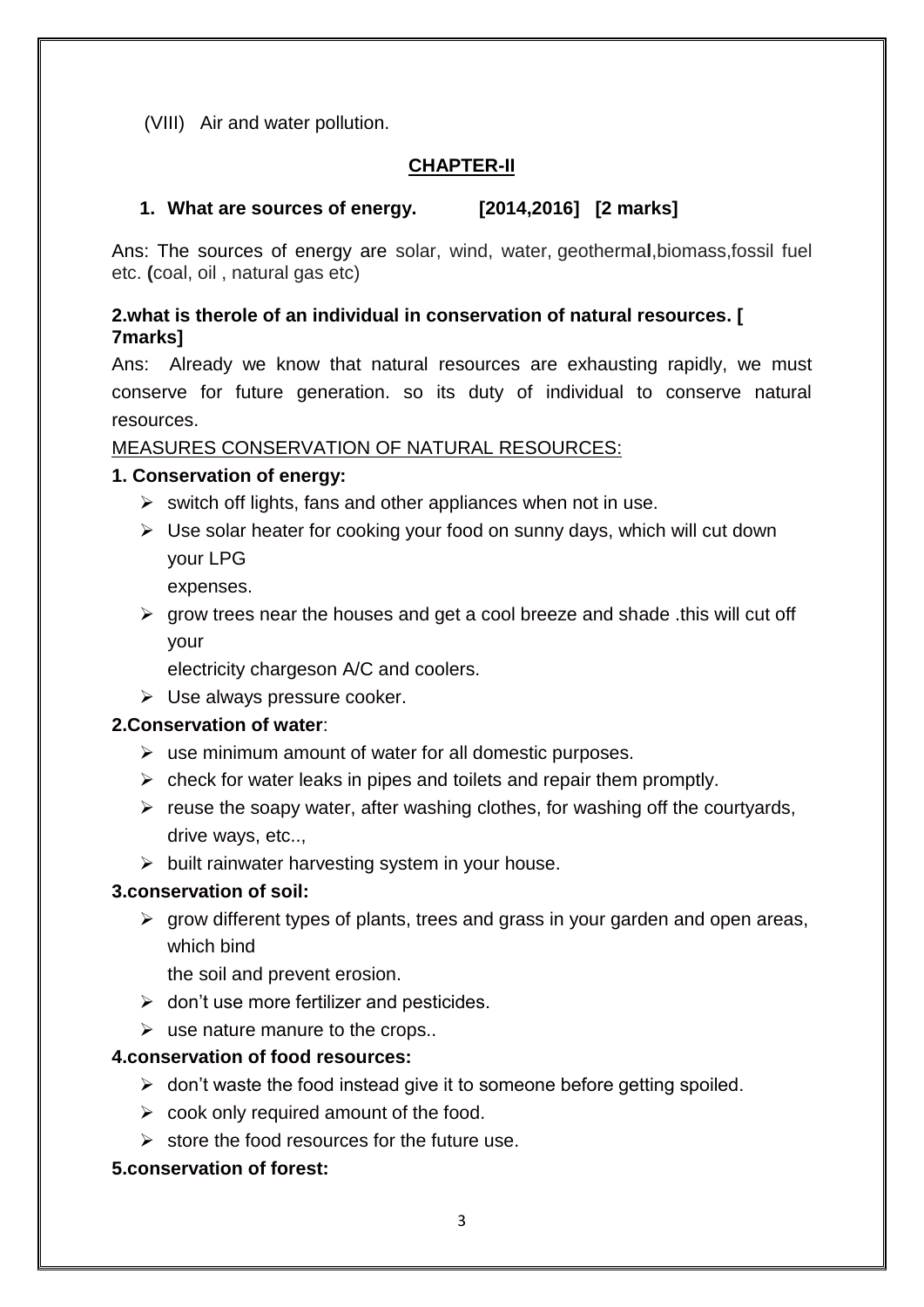- $\triangleright$  use non-timber products.
- $\triangleright$  plant more trees and protect them.
- $\triangleright$  over grassing must be controlled.
- $\triangleright$  minimise the use of papers and fuel wood.
- $\triangleright$  avoid of executing developmental works like dam, road and industrial constructions in forest areas.

#### **CHAPTER-III**

#### **1.What is aquatic ecosystem. [ 2015,2016,2017] [2marks]**

Ans: An aquatic ecosystem is an ecosystem in a body of water. Communities of organisms that are dependent on each other and on their environment live in aquatic ecosystems. The two main types of aquatic ecosystems are marine ecosystems and freshwater ecosystems.

#### **2. Explain biotic and abiotic ecosystem. [2014,2015] [ 5marks]**

#### Ans: Abiotic ecosystem:

- Abiotic ecosystem refers to non-living physical and chemical elements in the ecosystem. Abiotic resources are usually obtained from the lithosphere, atmosphere, and hydrosphere.
- Examples of abiotic factors are water, air, soil, sunlight, and minerals.

#### Biotic ecosystem:

- Biotic ecosystem refers to living or once-living organisms in the ecosystem. These are obtained from the biosphere and are capable of reproduction.
- Examples of biotic factors are animals, [birds,](http://www.diffen.com/difference/Crow_vs_Raven) plants, fungi, and other similar organisms.

#### **3.What is ecosyatem.Classify it and what are the function of ecosystem. [2016,2017] [7 marks]**

#### Ans: Ecosystem:

An ecosystem is a natural system consisting of all plants, animals and microorganisms (biotic factors) in an area functioning together with all the non-living physical (abiotic) factors of the environment.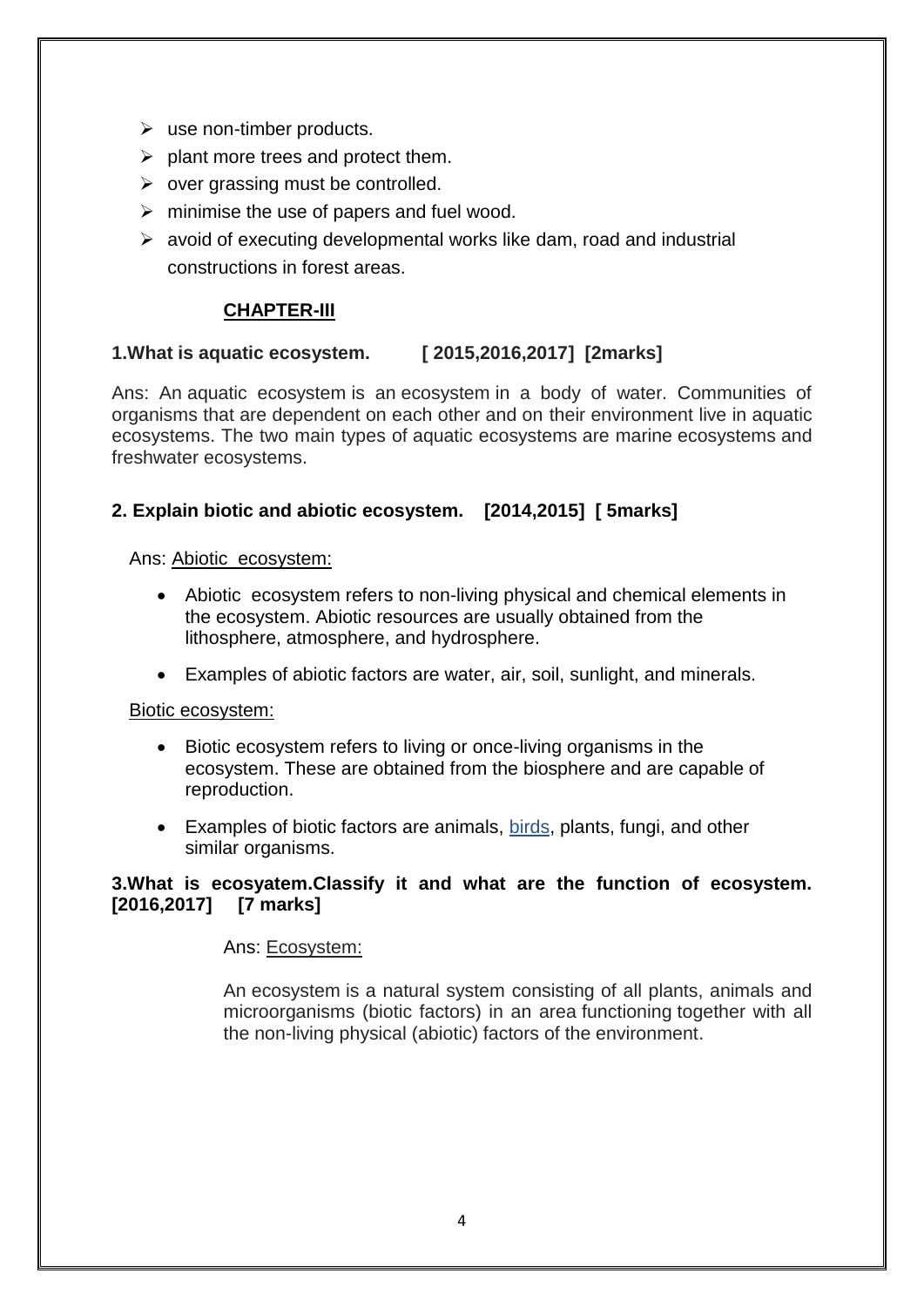#### Types of ecosystem:

.



#### (a) Natural Ecosystems:

These ecosystems are capable of operating and maintaining themselves without any major interference by man.

A classification based on their habitat can further be made:

1. Terrestrial ecosystems: forest, grassland and desert.

2. Aquatic ecosystems: fresh water ecosystem, viz. pond, lake, river and marine ecosystems, viz. ocean, sea or estuary.

#### (b) Artificial Ecosystem:

These are maintained by man. These are manipulated by man for different purposes, e.g., croplands, artificial lakes and reservoirs, townships and cities.

#### Function and structure of ecosystem:

Each ecosystem has two main components:

(1) Abiotic

(2) Biotic

#### (1) Abiotic Components:

The non living factors or the physical environmentprevailing in an ecosystem form the abiotic components. They have a strong influence on the structure, distribution,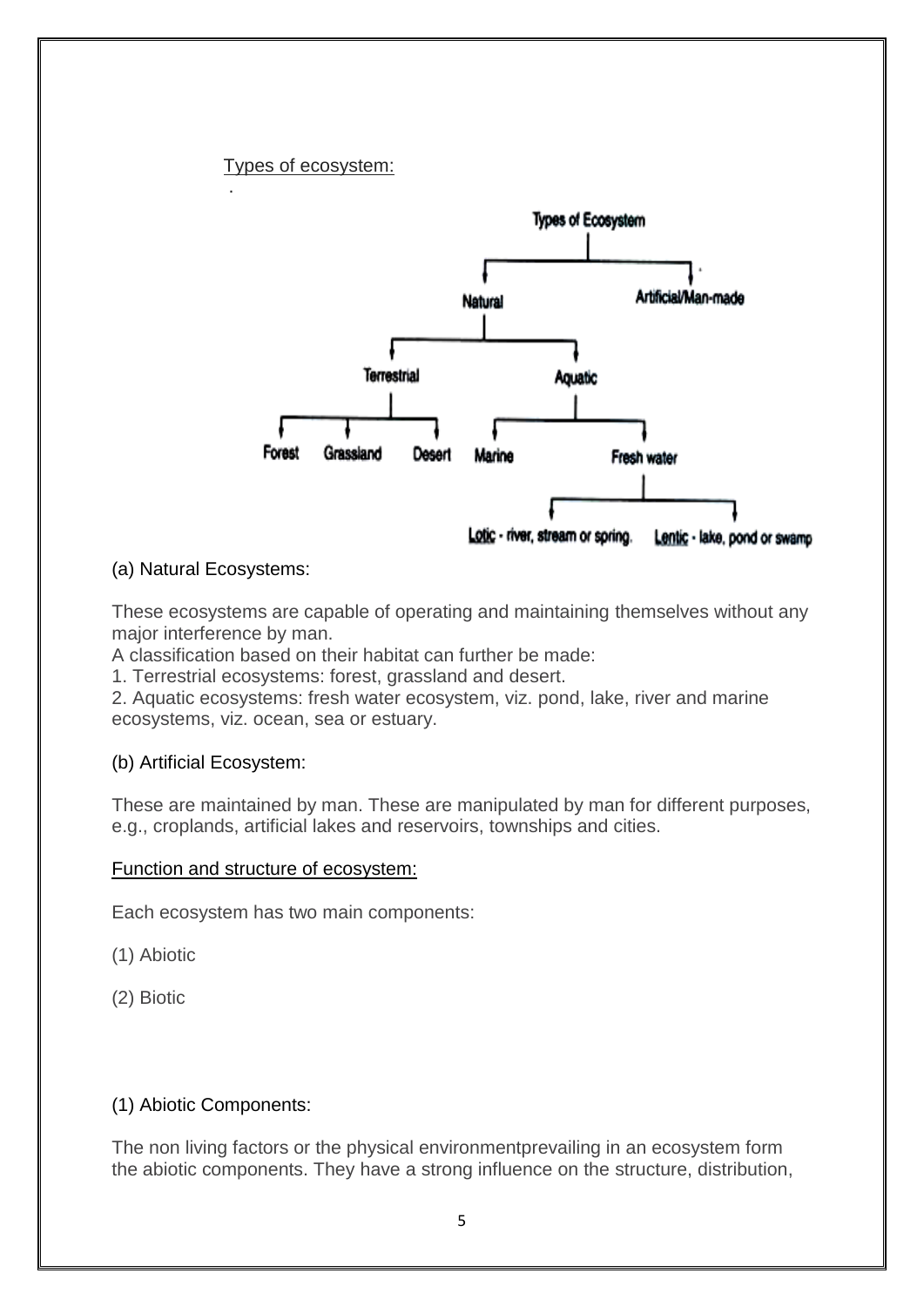behaviour and inter-relationship oforganisms.Abiotic components are mainly of two types:

(a) Climatic Factors: Which include rain, temperature, light, wind, humidityetc. (b) Edaphic Factors: Which include soil, pH, topography minerals etc.?

# (2) Biotic Components:

The living organisms including plants, animals and micro-organisms (Bacteria and Fungi) that are present in an ecosystem form the biotic components. On the basis of their role in the ecosystem the biotic components can be classified into three main groups:

(A) Producers

(B) Consumers

(C) Decomposers or Reducers.

#### **4.What is the function of food chain and food web in an ecosystem. [2012,2013,2015,2017] [ 7marks]**

#### Ans:Food Chain :

.

- For an ecosystem to work there has to be a flow of energy within it. The organisms of the ecosystem need energy in the form of food.
- The ultimate source of this energy is the sun. Producers like green plants trap solar energy and convert it into the chemical energy of food. When a primary consumer eats the producer, a part of this energy is passed on to it.
- The primary consumer is then eaten by a secondary consumer. And the secondary consumer may be eaten by a tertiary consumer, and so on. In this way energy gets transferred from one consumer to the next higher level of consumer. A series of organisms through which food energy flows in an ecosystem is called a food chain.
- A food chain in an ecosystem is a series of organisms in which each organism feeds on the one below it in the series.
- In a forest ecosystem, grass is eaten by a deer, which in turn is eaten by a tiger. The grass, deer and tiger form a food chain . In this food chain, energy flows from the grass (producer) to the deer (primary consumer) to the tiger (secondary consumer).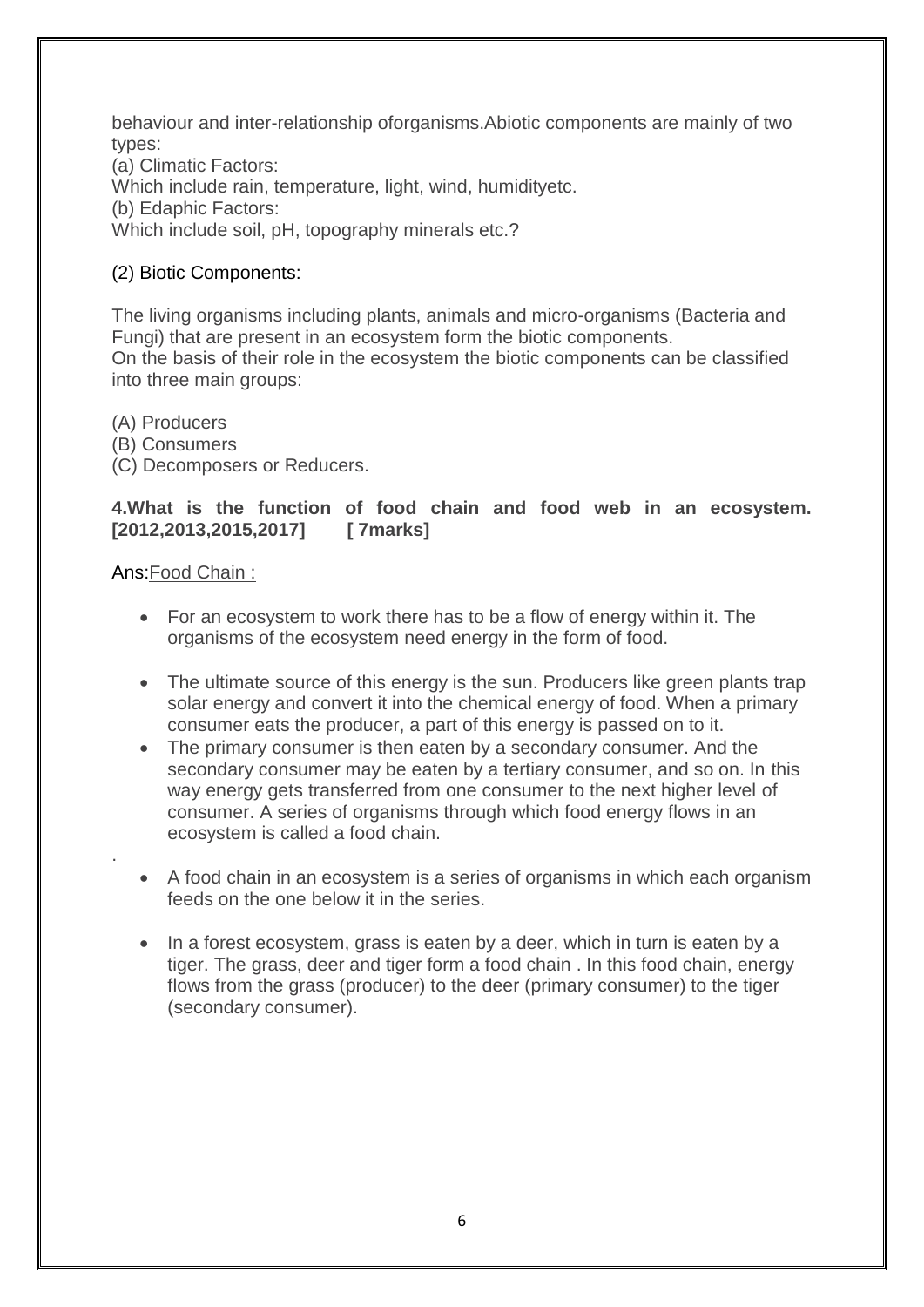

Fig. 8.2 A food chain in a forest ecosystem

Some common food chains are mentioned below: Plants  $\rightarrow$  Deer  $\rightarrow$  Lion Plants → Worm→ Bird → Cat Plants→ Grasshopper→ Frog→ Snake→ Hawk Algae $\rightarrow$  Small $\rightarrow$  animal  $\rightarrow$  Small fish  $\rightarrow$  Big fish  $\rightarrow$  Bird

#### Food web:

- The sun is the ultimate source of energy for life on Earth. Without it, nothing would be able to survive. As a result, living things have evolved special ways to harness the energy of the sun and use it for their own well-being. They have also developed special relationships and interactions that allow energy to be transferred. Once the energy has been captured, it gets passed around through the various organisms in a particular area. This transfer of energy is called a food web.
- In their simplest form, food webs are made of food chains. Food chains show a direct transfer of energy between organisms.
- The inter-locking pattern of food chains in an ecosystem is also called as food web.

Example:



A Food Web in a Grassland Ecosystem With Five Possible Food Chains

#### **5.Explain different component of ecosystem. [2015,2017] [ 7marks]**

Ans: Components of ecosystem includes the following: 1. Inorganic substances: These are simpler materials which are build up to form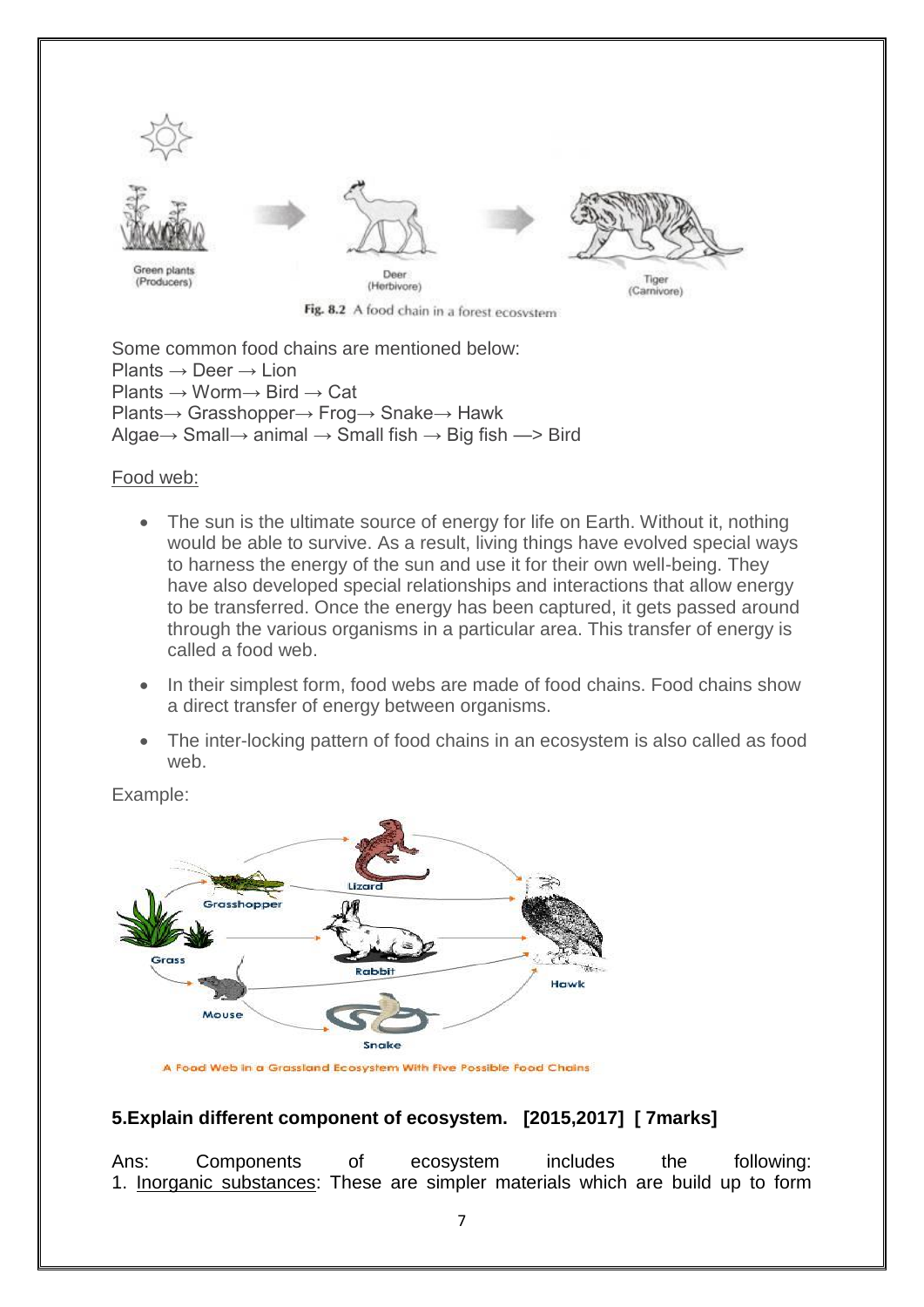complex compounds that makes up the body of living organisms e.g C, N, CO2, H2O etc.

2. Organic substances: These are compounds of carbon that forms a link between living and non-living parts of an ecosystem. they are formed from inorganic compounds and passed into the body of living organisms through feeding.

3. Climatic factors:These includes physical factors such as temperature, light, relative humidity, rainfall etc., they determined abundance of organisms in their habitats and also determined which organism to survive, in which habitat and in what condition.

4. Producers: These are autotrophic organisms that manufacture foods from simple inorganic substances using CO2 and H2O in the presence of sunlight. all other organisms depend either directly or indirectly on producers.

5. Consumers: These are heterotrophic organisms mainly animals that ingest organic matter from other organisms.

6.Decomposers: They are also known as recyclers and mainly bacteria and fungi. they break down dead protoplasm of an organisms to release their products back to inorganic materials usable by producers.

#### **6.What is Ecological succession. [ 2016,2017] [5 marks]**

Ans: Ecological succession is the observed process of change in the [species](https://en.wikipedia.org/wiki/Species) structure of an [ecological community](https://en.wikipedia.org/wiki/Community_(ecology)) over time. The time scale can be decades (for example, after a wildfire), or even millions of years after a [mass](https://en.wikipedia.org/wiki/Mass_extinction)  [extinction.](https://en.wikipedia.org/wiki/Mass_extinction)

#### Different Types of Ecological Succession:

Ecological succession happens for a few different reasons:

Primary succession is initiated when a new area that has never previously supported an ecological community is colonized by plants and animals. This could be on newly exposed rock surfaces from landslides or lava flows.

Secondary succession occurs when an area that has previously had an ecological community is so disturbed or changed that the original community was destroyed, and a new community moves in. This is more common than primary succession and is often the result of natural disasters such as fires, floods, and winds, as well as human interference such as logging and clear-cutting.

Seasonal succession is another type of succession, but instead of being the result of a disastrous event,it is caused by cyclical changes in the environment or interactions between the species in a community.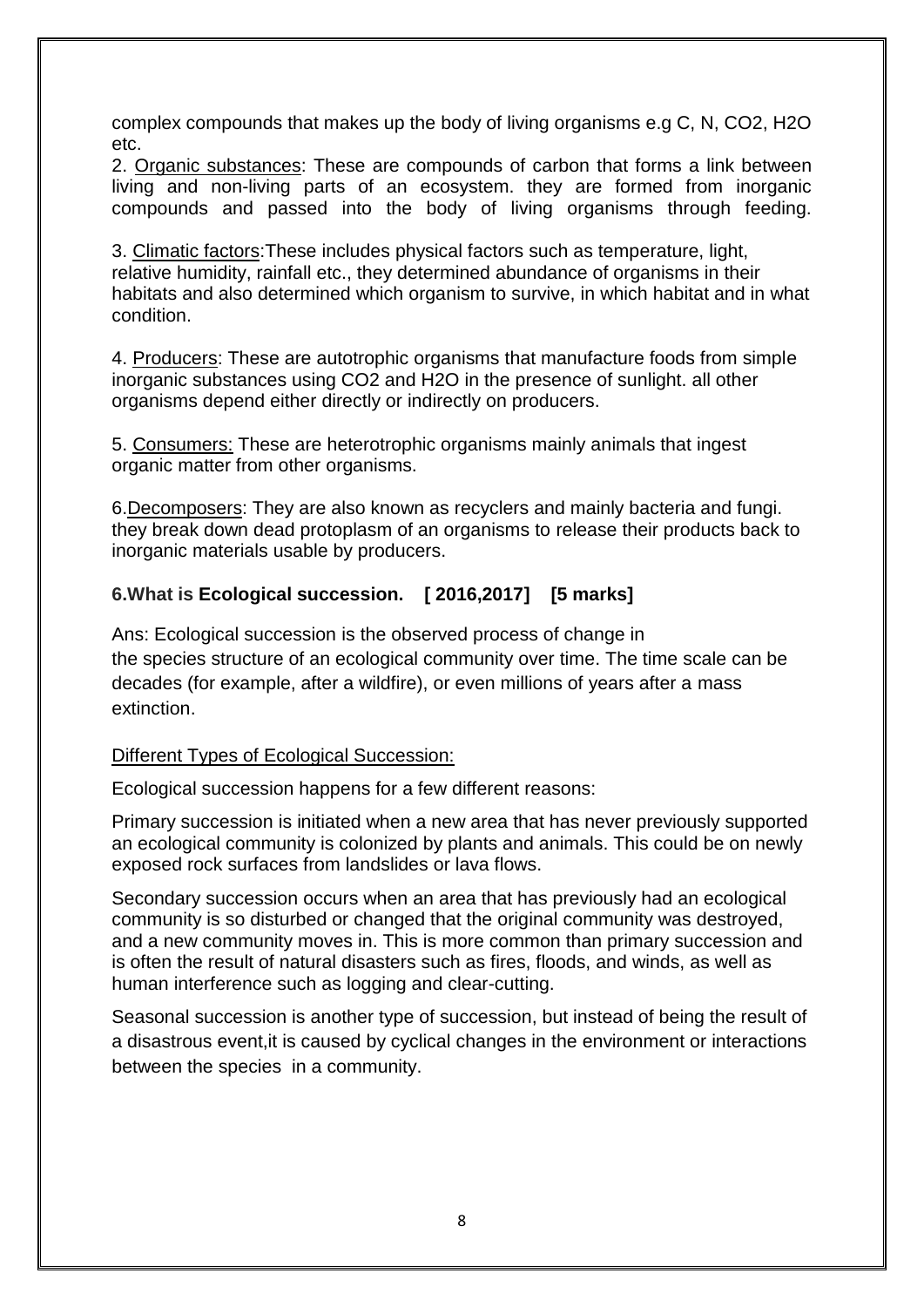

**SUBSISTANCE STRATEGIES** 

@ WWW.URBANSCOUT.ORG 2007

# **CHAPTER-IV**

### **1.What is disaster management. How disaster management helps in case of floods.[2015,2016]**

ANS:Disaster Management can be defined as the organization and management of resources and responsibilities for dealing with all humanitarian aspects of emergencies, in particular preparedness, response and recovery in order to lessen the impact of disasters.

### Preparing for a Flood:

- Contact the local geologist or town planning department or meteorology department to find out if your home is located in a flash flood prone area or landslide prone area.
- Learn about your community's emergency plans, warning signals, evacuation routes, and locations of emergency shelters.
- Plan and practice a flood evacuation route with your family. Ask an out of state

relative or friend to be the "family contact" in case your family is separated during a flood. Make sure everyone in your family knows the name, address, and phone number of this contact person.

- Post emergency phone numbers at every phone.
- Inform local authorities about any special needs, i.e., elderly or bedridden people, or anyone with a disability.
- Identify potential home hazards and know how to secure or protect them before the flood strikes. Be prepared to turn off electrical power when there is standing

water, fallen power lines etc. Turn off gas and water supplies before you evacuate. Secure structurally unstable building materials.

- Buy a fire extinguisher and make sure your family knows where it is and how to use it.
- Buy and install sump pumps with backup power.
- Have a licensed electrician to raise electric components (switches, sockets, circuit breakers and wiring) at least 12" above your home's projected flood elevation.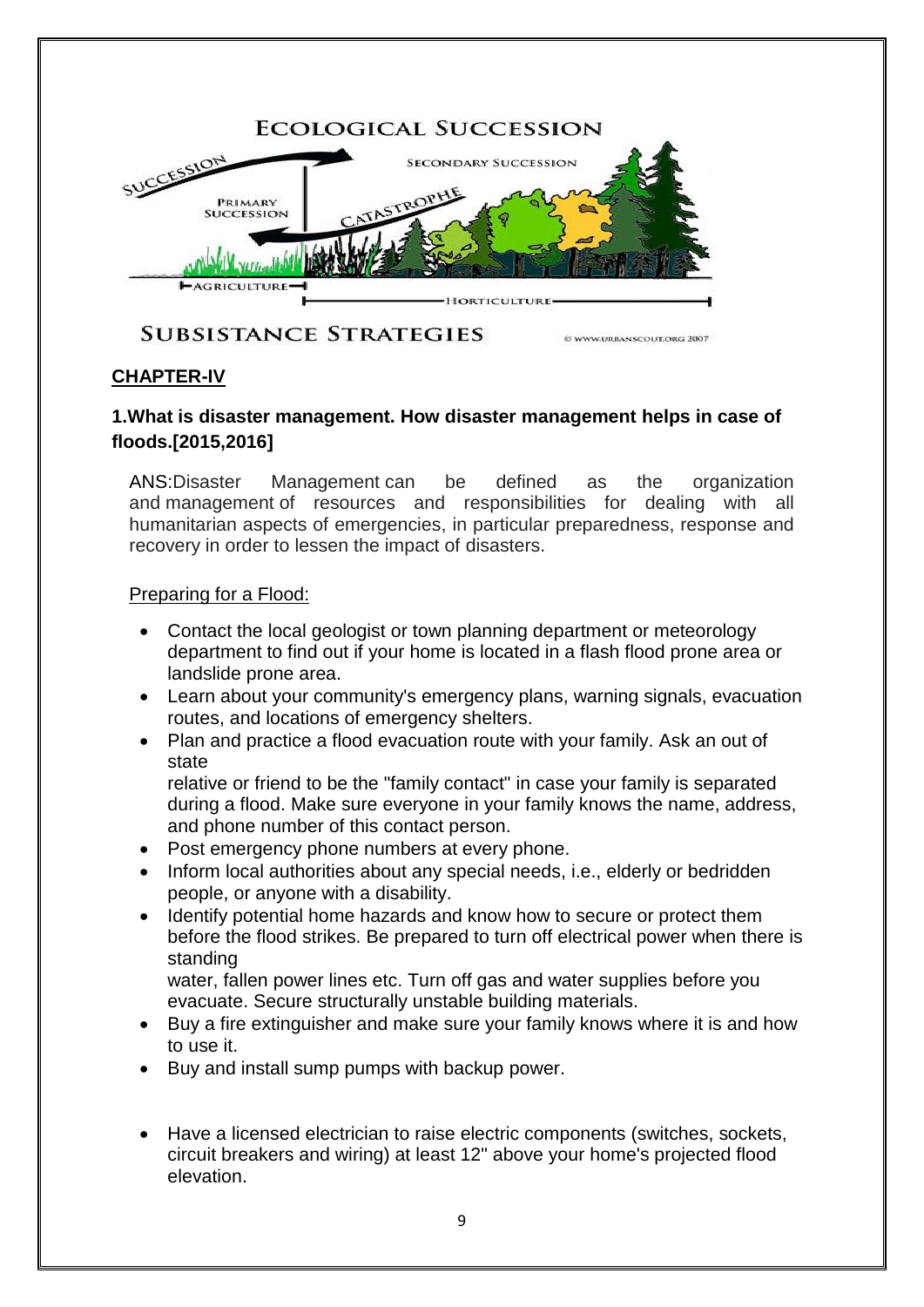For drains, toilets, and other sewer connections, install backflow valves or plugs to prevent flood waters from entering.

Preparing to Evacuate:

- Fill your vehicle's gas tank and make sure the emergency kit for your car is ready.
- If no vehicle is available, make arrangements with friends or family for transportation.
- Fill your clean water containers.
- Review your emergency plans and supplies, checking to see if any items are missing.
- Tune in the radio or television for weather updates.
- Listen for disaster sirens and warning signals.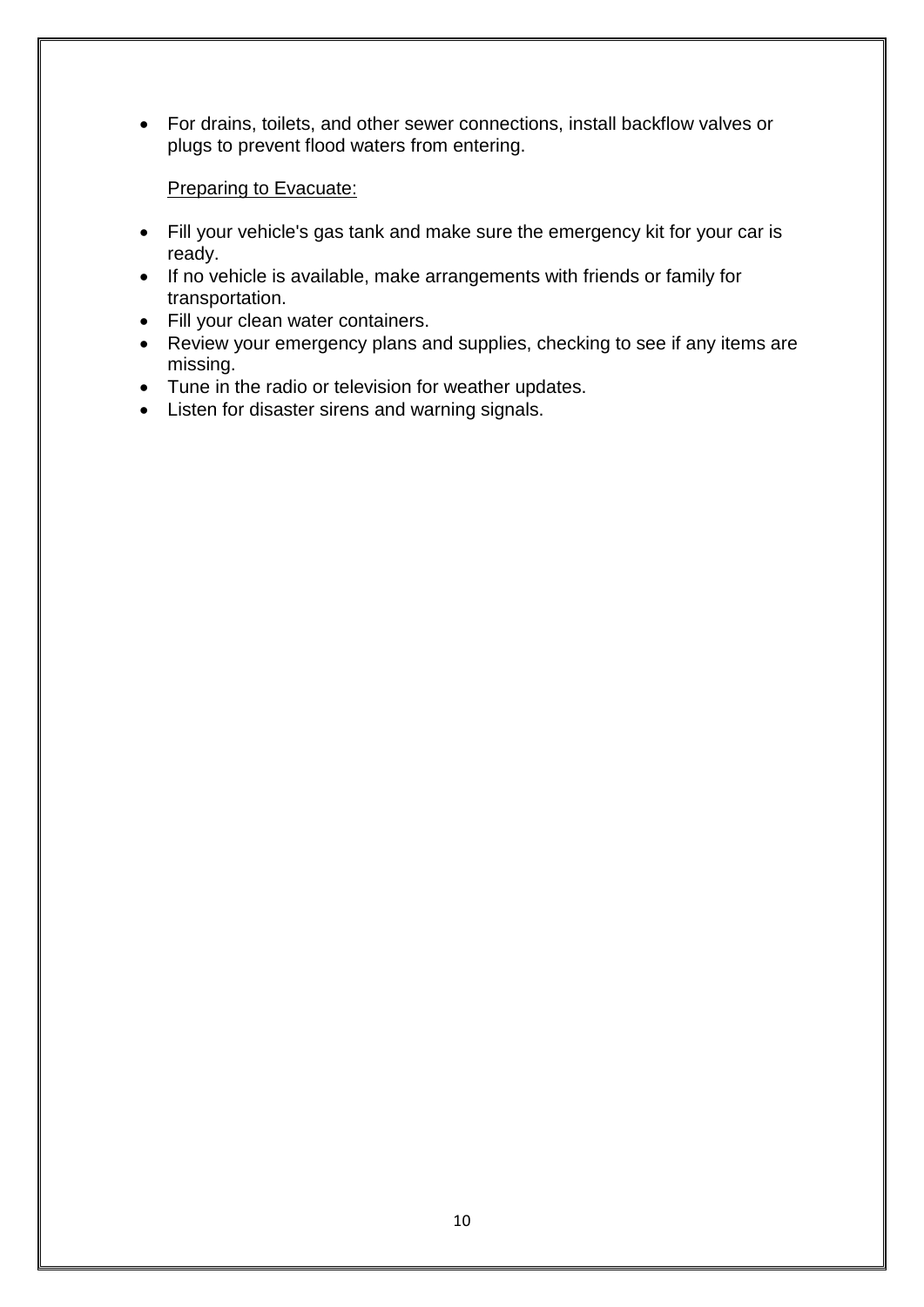# **CHAPTER-V**

# **.1. What is secondary pollutants .[ 2015,2016]**

Ans: secondary pollutants are the ones that are formed in the atmosphere through chemical and photochemical reactions from the primary pollutants.

Examples-Sulphuricacid,Nitrogen dioxide,ozone etc.

#### **2.What is sound power level. [ 2014,2017]**

Ans: The total sound energy emitted by a source. per unit time is the sound power or sound power level**.**. All share as level the same unit of measure: the decibel (dB).

### **3.What is environmental pollution. [2014,2016,2017]**

Ans: Environmental pollution is the introduction of contaminants into the natural environment that causes adverse change. Pollution can take place the form of chemical substances or energy, such as noise, heat or light.

### **4. What are various types of pollutants.[ 2015,2017]**

#### Ans:

#### (i)Soil Pollutants

Soil pollution is the pollution of the Earth's land surfaces. The most common types of soil pollutants are heavy metals such as cadmium, chromium, copper, zinc or mercury, pesticides or herbicides, organic chemicals, oils and tars, explosive or toxic gases, combustible or radioactive materials, biologically active compounds and asbestos. These types of pollutants can enter the soil through poor agricultural practices, mining or the improper or illegal dumping of household or industrial waste materials.

#### (ii)Air Pollutants

Air pollution is the pollution of the Earth's atmosphere. The air pollutants include ozone, particulate matter, carbon monoxide, nitrogen oxides, sulfur dioxide and lead. These and other air pollutants typically enter the atmosphere through industrial processes related to the generation of heat and power, incineration of solid wastes and transportation.

#### (iii)Water Pollutants

Water pollution is the pollution of the Earth's oceans and other water sources. The common types of water pollutants include mercury, nitrates, phosphorous and bacterial pollution. These and other types of pollutants enter the water supply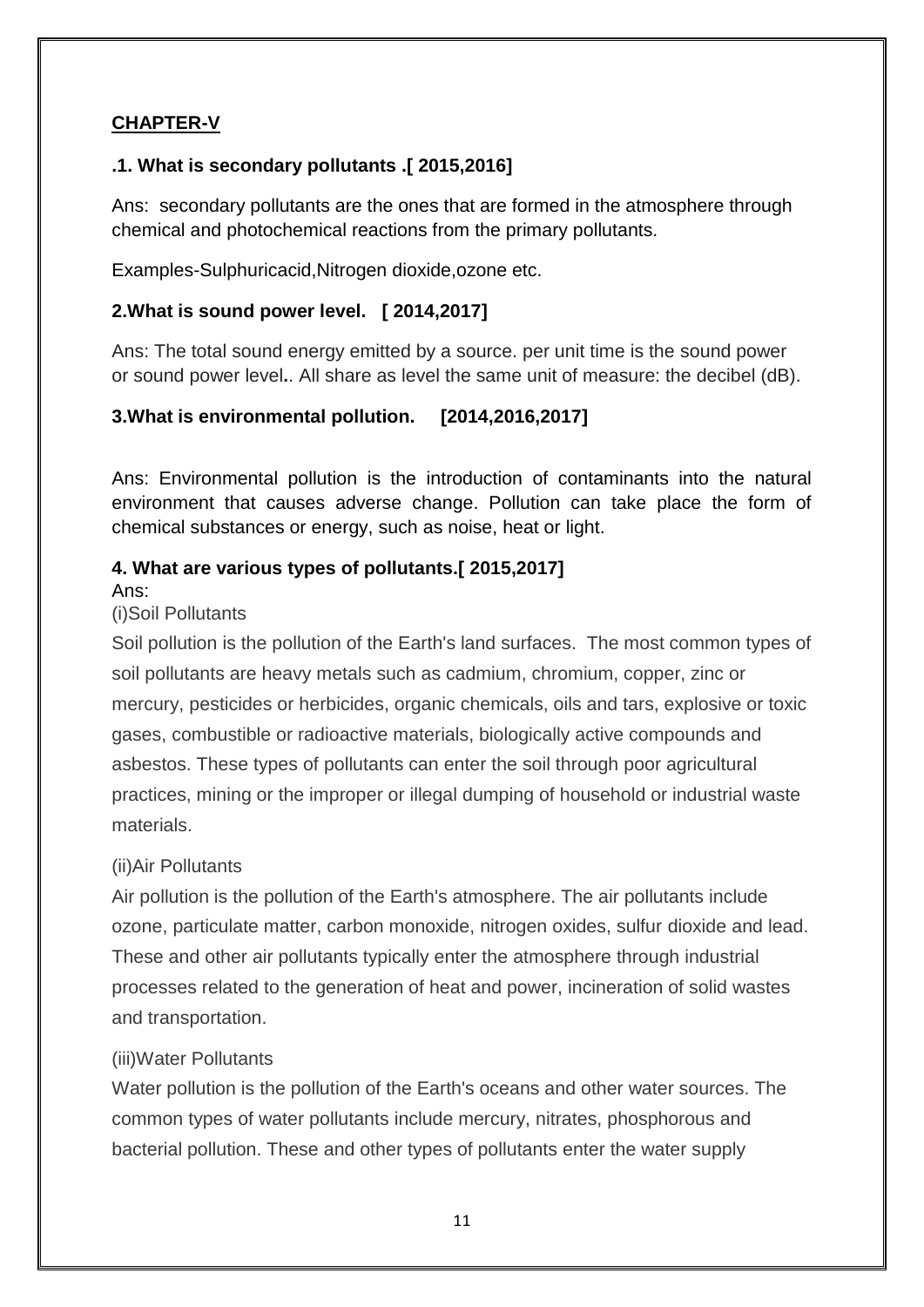through industrial waste runoff, sewage treatment plants, urban and agricultural runoff and the illegal dumping of solid waste.

# (iv)Noise Pollutants

Noise pollution is a form of air pollution related specifically to the types of sound present in the atmosphere. The Environmental Protection Agency defines a noise pollutant as any sound that interferes with normal activities or disrupts or diminishes one's quality of life. Noise pollutants can be present in the home, school, work or the community at large. Different types of noise pollutants may include sounds generated by aircraft, trains, boats, automobile traffic, construction, industrial manufacturing, vehicle alarms or even loud music.

# **5. Explain the term [2013,2016]**

# **(i) pyrolysis (ii) Gasification (iii) combustion**

# Ans **:**(i)Pyrolysis:

Pyrolysis is a thermo chemical decomposition of organic material at elevated temperatures in the absence of oxygen (or any halogen). It involves the simultaneous change of chemical composition and physical phase, and is irreversible. The word is coined from the Greek-derived elements pyro "fire" and lysis "separating".

# (ii) ) Gasification :

Gasification is a process that converts organic or fossil fuel based carbonaceous materials into carbon monoxide, hydrogen and carbon dioxide. This is achieved by reacting the material at high temperatures (>700 °C), without combustion, with a controlled amount of oxygen and/or steam.

#### (iii) Combustion:

Combustion is the act or instance of burning some type of fuel such as gasoline to produce energy. Combustion is typically the process that powers automobile engines and power plant generators.

# **6.Explain the drawbacks of nuclear power and environmental impacts.[2012,2015]**

Ans: The drawbacks of nuclear power and environmental impacts are as follows:

(I) Misuse of nuclear technology:

The technology used for generating nuclear power can also be used to produce nuclear weapons. Left in the wrong hands, such as terrorist or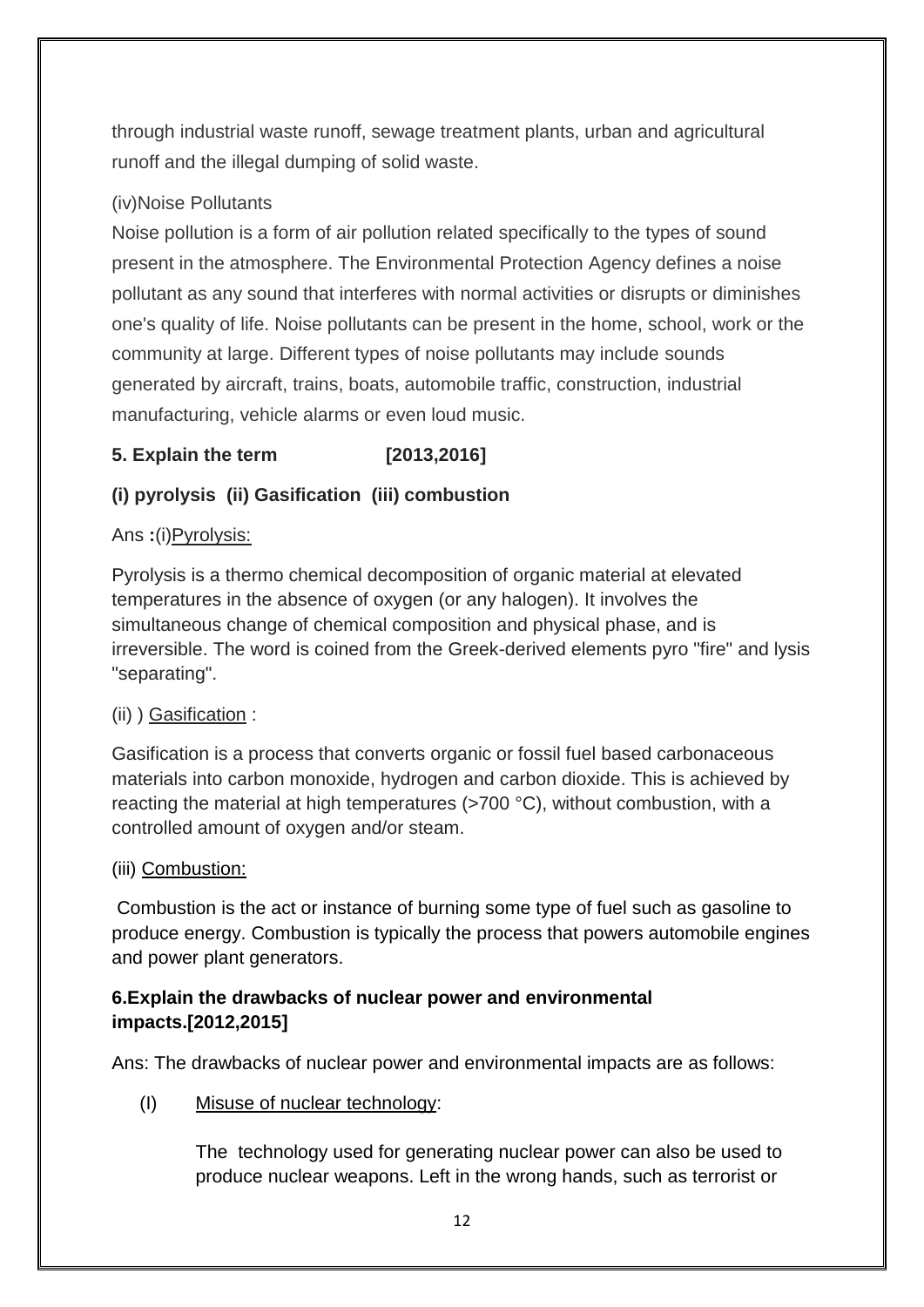extremist groups, nuclear technology could lay the foundations of global disaster.

(II) Radioactive waste:

Although gaseous exhausts from a nuclear reactor are environmentfriendly, solid waste products generated in the same, which are radioactive, cause more long term problems than the waste material generated by conventional fuels. The radio-active by-products can pollute the environment beyond repair and cause diseases, such as cancer, in the human population .

(III) Tragic accidents:

Accidents in nuclear reactors are much more devastating than those in conventional energy plants. Despite being a much rarer occurrence, individual nuclear disasters are much more deadly than say fossil fuel disasters.

- (IV) High costs:
	- The construction cost of a nuclear reactor is high.
	- Long time line.
	- Building a nuclear power plant takes a no. of years.
	- Contamination perils.
	- Uranium mining operations can turn out to be hazardous for the health of miners as well as the surrounding population. If necessary safety precautions are not observed, radio-active contamination can spread, even to the next generation.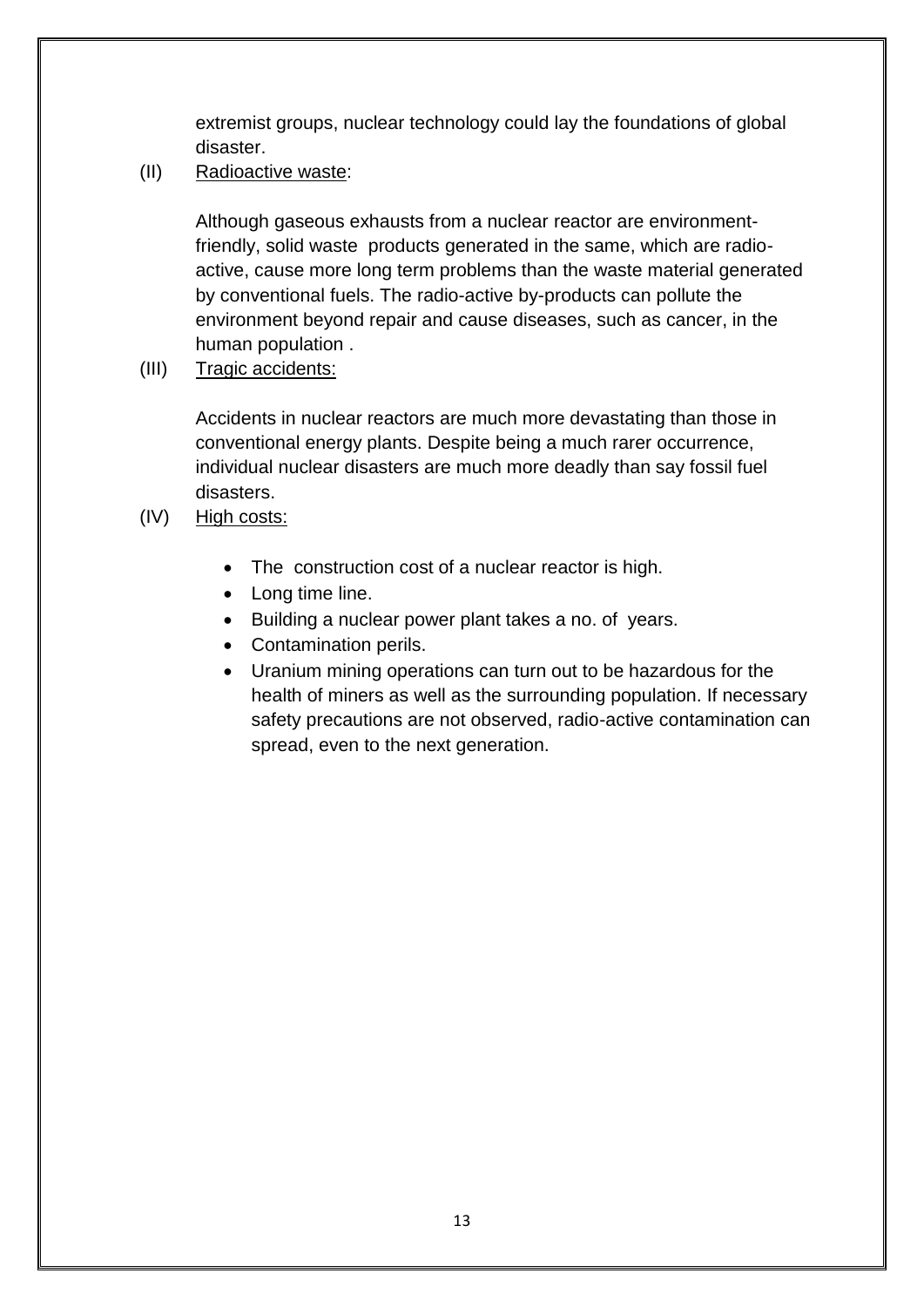# **CHAPTER-VI**

#### **6.Write short notes on : [2014,2016,2017]**

### **(i) Acid rain (ii)Greenhouse effect (iii) Ozone layer depletion.**

Ans: Acid rain

- Acid [rain](https://en.wikipedia.org/wiki/Rain) is a rain or any other form of [precipitation](https://en.wikipedia.org/wiki/Precipitation_(meteorology)) that is unusually [acidic,](https://en.wikipedia.org/wiki/Acid) meaning that it possesses elevated levels of hydrogen ions (low [pH\)](https://en.wikipedia.org/wiki/PH).
- It can have harmful effects on plants, aquatic animals and infrastructure.
- Acid rain is caused by emissions of [sulfur dioxide](https://en.wikipedia.org/wiki/Sulfur_dioxide) and [nitrogen oxide,](https://en.wikipedia.org/wiki/Nitrogen_oxide) which react with the [water molecules](https://en.wikipedia.org/wiki/Properties_of_water) in the [atmosphere](https://en.wikipedia.org/wiki/Atmosphere) to produce acids.

#### Greenhouse effect

- The greenhouse effect is a natural process that warms the Earth's surface. When the Sun's energy reaches the Earth's atmosphere, some of it is reflected back to space and the rest is absorbed and re-radiated by greenhouse gases.
- Greenhouse gases include water vapour, carbon dioxide, methane, nitrous oxide, ozone and some artificial chemicals such as chlorofluorocarbons (CFCs).
- The absorbed energy warms the atmosphere and the surface of the Earth. This process maintains the Earth's temperature at around 33 degrees Celsius warmer than it would otherwise be, allowing life on Earth to exist.

#### Ozone layer depletion

- The emission of ODS ("ozone-*depleting* substances" ) account for roughly 90% of total depletion of ozone layer in stratosphere. These gases are carried to the stratosphere layer of atmosphere where ultraviolet radiations from the sun break them to release chlorine (from CFCs) and bromine (from methyl bromide and halons).
- The Impacts of Ozone Depletion: Stratospheric ozone filters out most of the sun's potentially harmful shortwave ultraviolet (UV) radiation. If this ozone becomes depleted, then more UV rays will reach the earth.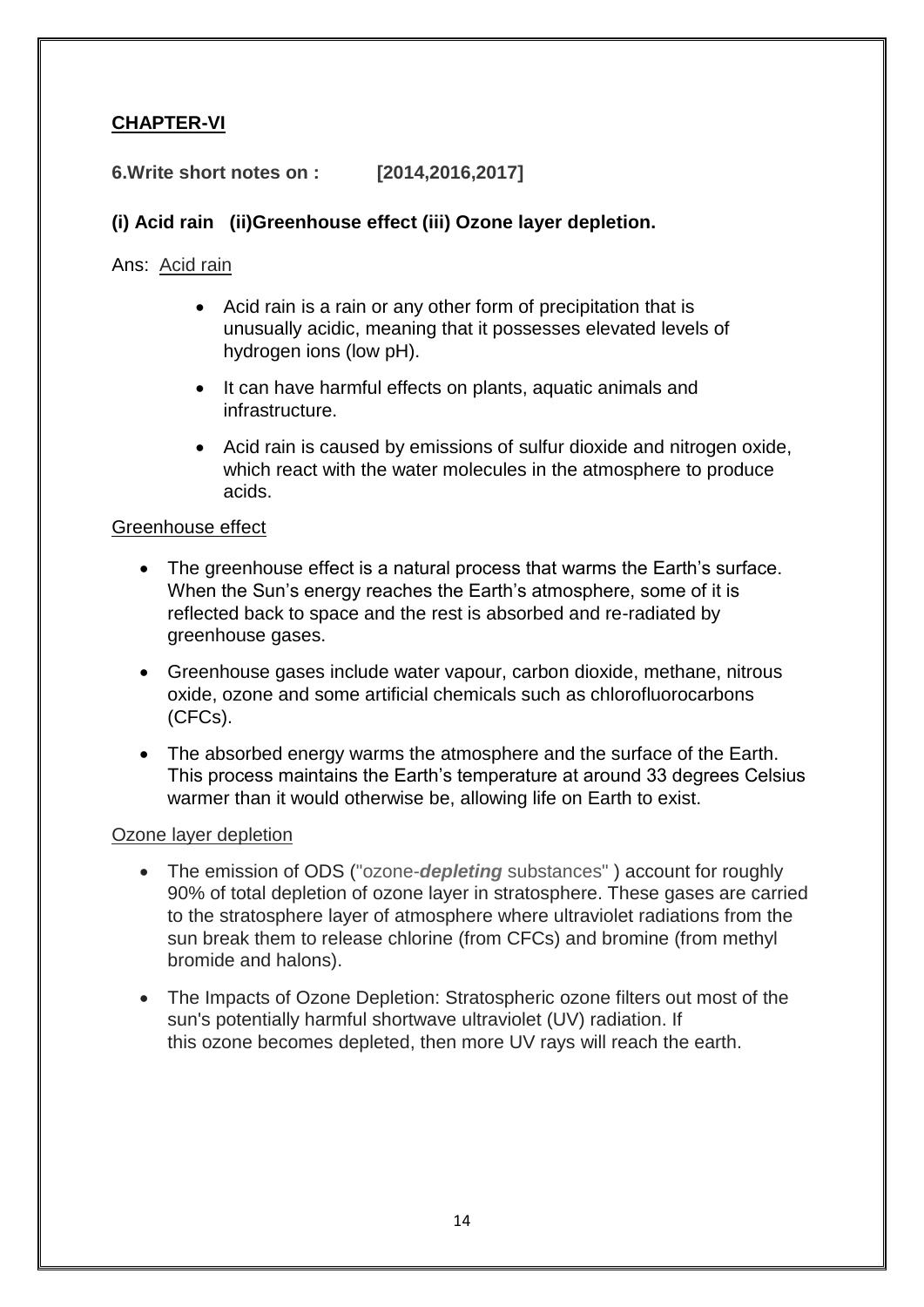# **2.What is global warming and its effects. [2014,2016,201]**

Ans:

- It is defined as the increase in temperature of the earth which causes more changes in climate.
- Mainly it creates by the green house gases.
- The green housegases absorb and hold heat from the sun, preventing it from escaping back into the space ,much like a green house absorbs and hold heat from the sun.

#### Effects of global warming:

- More heat wave.
- Expansion of desert area.
- Natural fires in forest land.
- Changes in pattern of rain fall.
- Rise in sea level.
- More cloud formation in the atmosphere.
- More evaporation of water.
- Disruption in firming.
- More drought.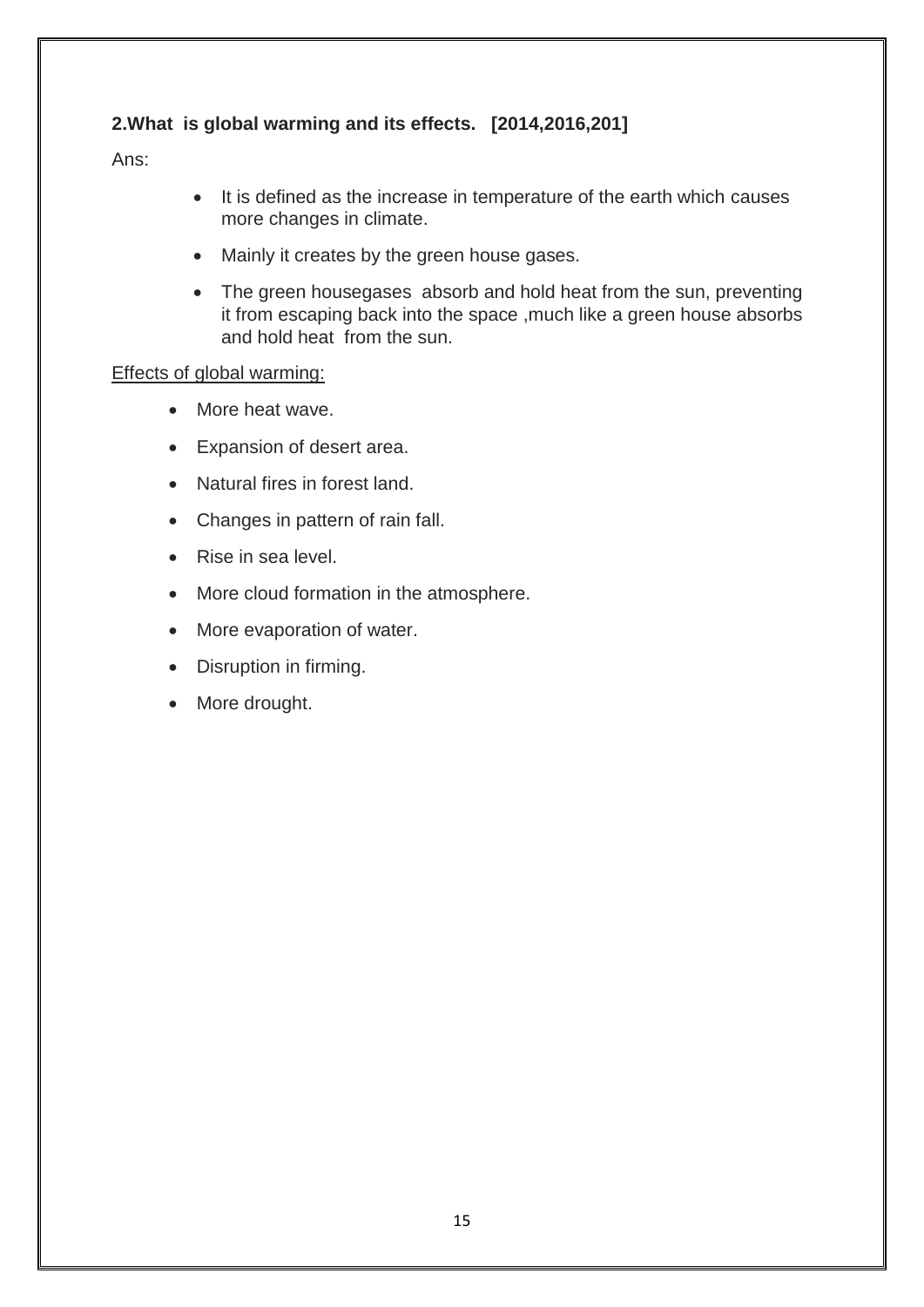# **CHAPTER-VII**

# **7.What is population explosion. [ 2014,2017]**

Ans:

Population explosion refers to the rapid and dramatic rise in world population that has occurred over the last few hundred years.

#### Causes ofPopulation explosion:

- Accelerating birth rate: Due to lack of awareness about the positive impact of using birth-control method, there has been a steady growth in birthrate.
- Decrease in infant mortality rate: An improvement in medical science and technology, wide usage of preventive drugs (vaccines), has reduced the infant mortality rate. There has been great improvement in medical and health-care facilities during the past few decades.
- Increase in life expectancy: Due to improved living conditions, better hygiene and sanitation habits, better nutrition, health education, etc. the average life expectancy of human population has improved significantly. Effect ofPopulation explosion:
	- **•** Over-population
	- **Unemployment**
	- **•** Poverty
	- **Illiteracy**
	- **Poor Health**
	- **Economy**
	- Pollution and Global warming
- **2. What is the role of information technology in environment and human health. [2015,2016,2017]**

Ans: The important role of information technology in environment and human health are as follows:

1. Remote Sensing: Remote sensing and Geographical Information System (GIS) hasproved to be very effective tool in environment management. Now,the ongoing changes in the environment can be assessed easily through satellites by remote sensing techniques.The occurrence of a number of natural calamities like droughts, floods, volcanic eruptions etc., can also be predicted well in advance. Such assessments help the environmentalists and planners to take effective measure to minimize the effects of these extreme natural events. The Ministry of Environment and Forests, Government of India has created an information system called Environmental Information System (ENVIS) with its headquarters in Delhi. It provides a network database